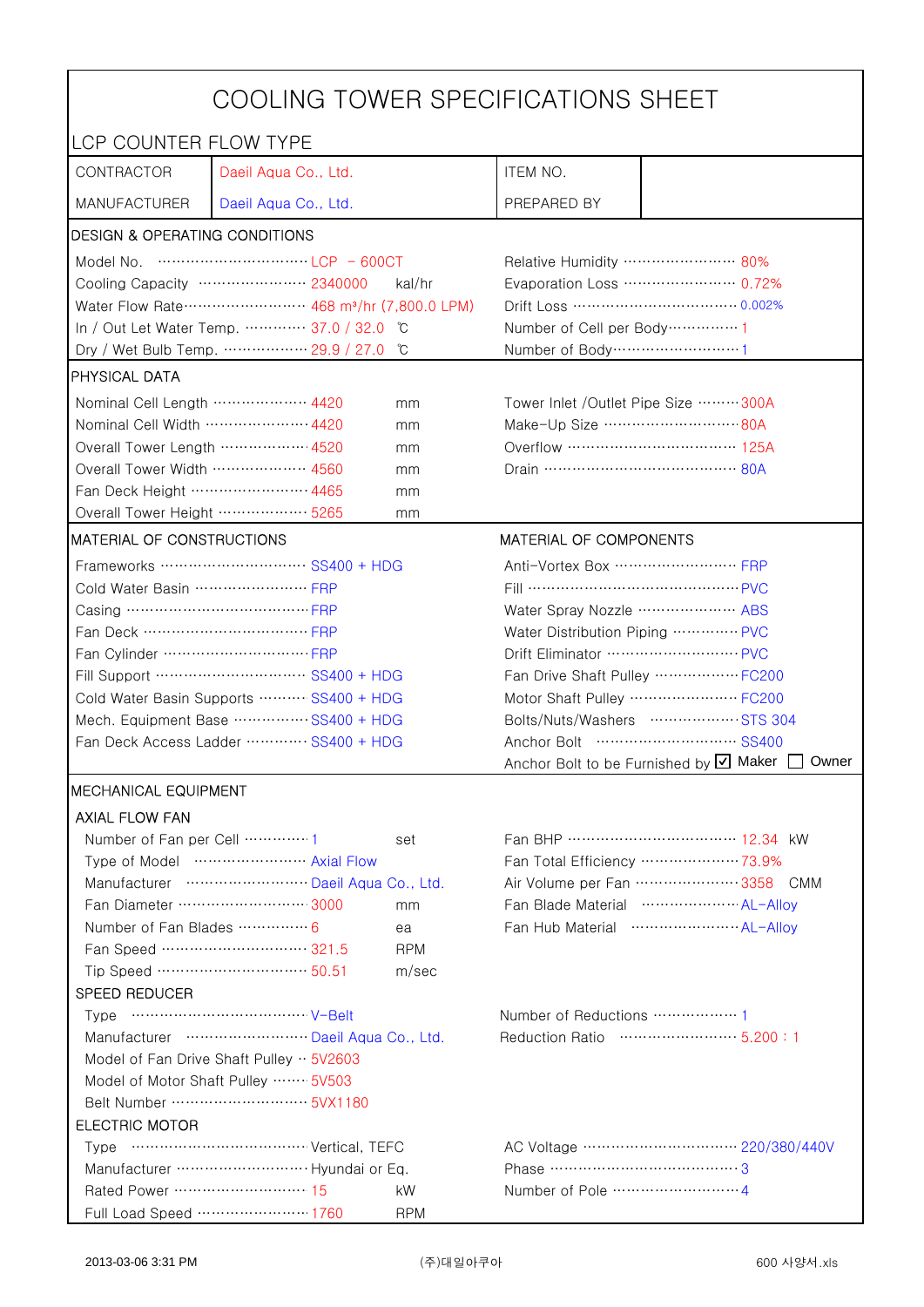| COOLING TOWER SPECIFICATIONS SHEET                                                         |                                    |                                                                               |                                                |                                                 |  |
|--------------------------------------------------------------------------------------------|------------------------------------|-------------------------------------------------------------------------------|------------------------------------------------|-------------------------------------------------|--|
| LCP COUNTER FLOW TYPE                                                                      |                                    |                                                                               |                                                |                                                 |  |
| CONTRACTOR                                                                                 | Daeil Aqua Co., Ltd.               |                                                                               | ITEM NO.                                       |                                                 |  |
| <b>MANUFACTURER</b>                                                                        | Daeil Aqua Co., Ltd.               |                                                                               | PREPARED BY                                    |                                                 |  |
| DESIGN & OPERATING CONDITIONS                                                              |                                    |                                                                               |                                                |                                                 |  |
|                                                                                            |                                    |                                                                               | Relative Humidity …………………… 80%                 |                                                 |  |
|                                                                                            | Cooling Capacity ………………… 4680000   | kal/hr                                                                        |                                                | Evaporation Loss ………………… 0.72%                  |  |
| Water Flow Rate ···························· 936 m <sup>3</sup> /hr (15,600.0 LPM)         |                                    |                                                                               |                                                | Drift Loss …………………………… 0.002%                   |  |
| In / Out Let Water Temp.  37.0 / 32.0<br>°C                                                |                                    |                                                                               | Number of Cell per Body ··············· 2      |                                                 |  |
|                                                                                            | Dry / Wet Bulb Temp.  29.9 / 27.0  | °C                                                                            | Number of Body ······························1 |                                                 |  |
| <b>PHYSICAL DATA</b>                                                                       |                                    |                                                                               |                                                |                                                 |  |
| Nominal Cell Length ……………… 4420<br>mm                                                      |                                    |                                                                               | Tower Inlet / Outlet Pipe Size  300A           |                                                 |  |
| Nominal Cell Width  4420                                                                   |                                    | mm                                                                            | Make-Up Size ……………………… 80A                     |                                                 |  |
| Overall Tower Length  9040                                                                 |                                    | mm                                                                            | Overflow …………………………… 125A                      |                                                 |  |
| Overall Tower Width  4560                                                                  |                                    | mm                                                                            |                                                |                                                 |  |
| Fan Deck Height …………………… 4765                                                              |                                    | mm                                                                            |                                                |                                                 |  |
| Overall Tower Height ……………… 5565                                                           |                                    | mm                                                                            |                                                |                                                 |  |
| <b>MATERIAL OF CONSTRUCTIONS</b>                                                           |                                    |                                                                               | MATERIAL OF COMPONENTS                         |                                                 |  |
|                                                                                            | Frameworks ……………………… SS400 + HDG   |                                                                               | Anti-Vortex Box ……………………… FRP                  |                                                 |  |
| Cold Water Basin  FRP                                                                      |                                    |                                                                               | Fill …………………………………… PVC                        |                                                 |  |
| Casing ………………………………… FRP                                                                   |                                    |                                                                               | Water Spray Nozzle ………………… ABS                 |                                                 |  |
| Fan Deck …………………………… FRP                                                                   |                                    |                                                                               | Water Distribution Piping  PVC                 |                                                 |  |
|                                                                                            |                                    |                                                                               | Drift Eliminator ……………………… PVC                 |                                                 |  |
| Fill Support ………………………… SS400 + HDG                                                        |                                    |                                                                               | Fan Drive Shaft Pulley  FC200                  |                                                 |  |
| Cold Water Basin Supports  SS400 + HDG                                                     |                                    |                                                                               | Motor Shaft Pulley  FC200                      |                                                 |  |
| Mech. Equipment Base SS400 + HDG                                                           |                                    |                                                                               | Bolts/Nuts/Washers  STS 304                    |                                                 |  |
| Fan Deck Access Ladder ………… SS400 + HDG                                                    |                                    |                                                                               |                                                |                                                 |  |
|                                                                                            |                                    |                                                                               |                                                | Anchor Bolt to be Furnished by Ø Maker<br>Owner |  |
| <b>MECHANICAL EQUIPMENT</b>                                                                |                                    |                                                                               |                                                |                                                 |  |
| <b>AXIAL FLOW FAN</b>                                                                      |                                    |                                                                               |                                                |                                                 |  |
| Number of Fan per Cell 1                                                                   |                                    | set                                                                           |                                                | Fan BHP …………………………… 12.34 kW                    |  |
|                                                                                            | Type of Model  Axial Flow          |                                                                               |                                                | Fan Total Efficiency  73.9%                     |  |
|                                                                                            | Manufacturer  Daeil Aqua Co., Ltd. |                                                                               |                                                | Air Volume per Fan  3358 CMM                    |  |
|                                                                                            | Fan Diameter ……………………… 3000        | mm                                                                            |                                                | Fan Blade Material  AL-Allov                    |  |
| Number of Fan Blades  6                                                                    |                                    | ea                                                                            |                                                | Fan Hub Material  AL-Allov                      |  |
|                                                                                            | Fan Speed ………………………… 321.5         | <b>RPM</b>                                                                    |                                                |                                                 |  |
|                                                                                            | Tip Speed ………………………… 50.51         | m/sec                                                                         |                                                |                                                 |  |
| SPEED REDUCER                                                                              |                                    |                                                                               |                                                |                                                 |  |
|                                                                                            |                                    | Number of Reductions ················· 1<br>Reduction Ratio ……………………… 5.200:1 |                                                |                                                 |  |
| Manufacturer  Daeil Aqua Co., Ltd.                                                         |                                    |                                                                               |                                                |                                                 |  |
| Model of Fan Drive Shaft Pulley $\cdot \cdot$ 5V2603<br>Model of Motor Shaft Pulley  5V503 |                                    |                                                                               |                                                |                                                 |  |
|                                                                                            |                                    |                                                                               |                                                |                                                 |  |
| <b>ELECTRIC MOTOR</b>                                                                      |                                    |                                                                               |                                                |                                                 |  |
|                                                                                            |                                    |                                                                               |                                                |                                                 |  |
| Manufacturer  Hyundai or Eq.<br>Phase ……………………………………3                                      |                                    |                                                                               |                                                |                                                 |  |
| Rated Power ………………………… 15                                                                  |                                    | kW                                                                            |                                                |                                                 |  |
|                                                                                            | Full Load Speed ………………… 1760       | <b>RPM</b>                                                                    |                                                |                                                 |  |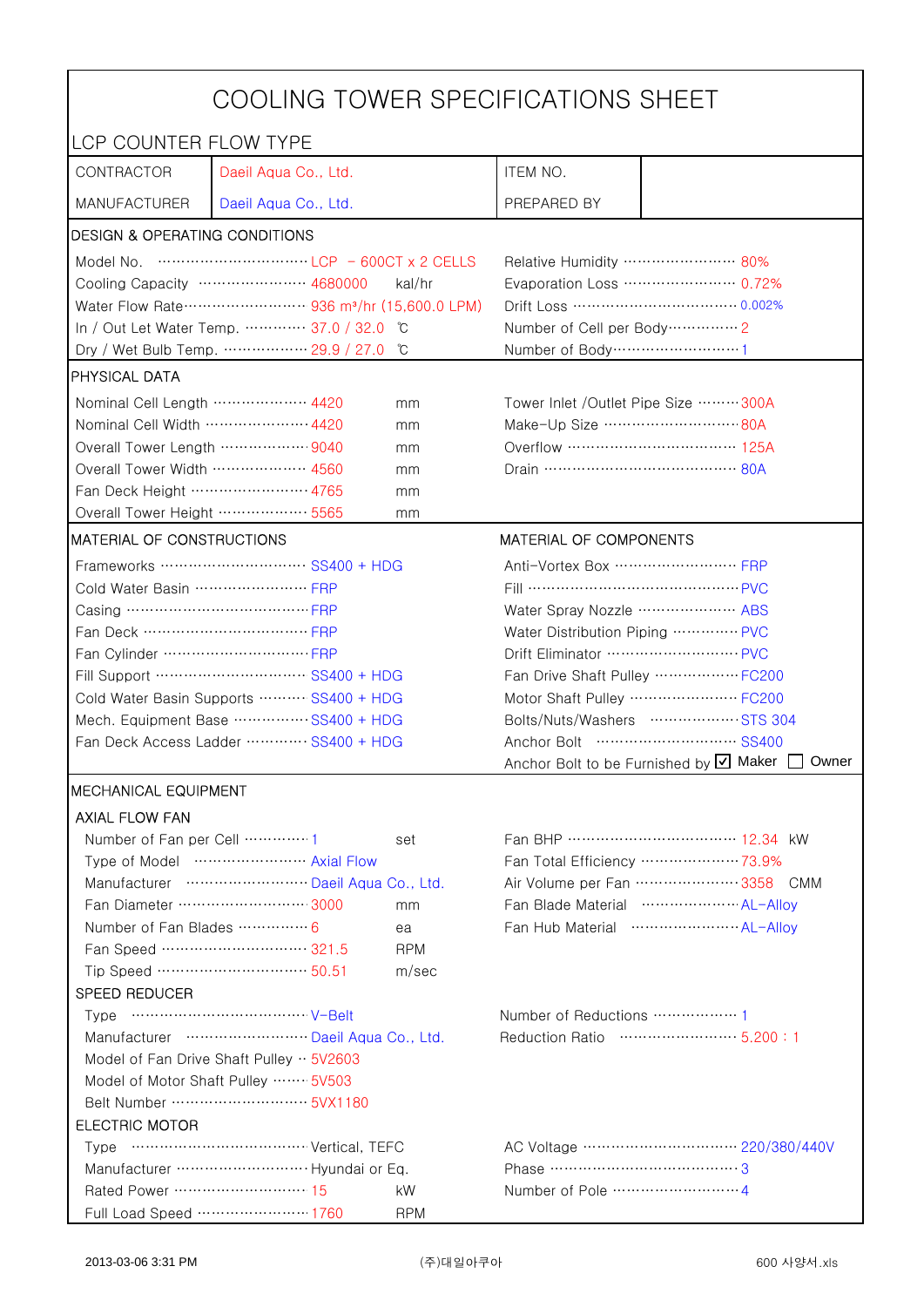| COOLING TOWER SPECIFICATIONS SHEET                                                                                                    |                                    |                                                                               |                                                     |                                                 |  |
|---------------------------------------------------------------------------------------------------------------------------------------|------------------------------------|-------------------------------------------------------------------------------|-----------------------------------------------------|-------------------------------------------------|--|
| LCP COUNTER FLOW TYPE                                                                                                                 |                                    |                                                                               |                                                     |                                                 |  |
| CONTRACTOR                                                                                                                            | Daeil Aqua Co., Ltd.               |                                                                               | ITEM NO.                                            |                                                 |  |
| <b>MANUFACTURER</b>                                                                                                                   | Daeil Aqua Co., Ltd.               |                                                                               | PREPARED BY                                         |                                                 |  |
| DESIGN & OPERATING CONDITIONS                                                                                                         |                                    |                                                                               |                                                     |                                                 |  |
| Model No. $\cdots$ $\cdots$ $\cdots$ $\cdots$ $\cdots$ $\cdots$ $\cdots$ $\cdots$ $\cdots$ $\cdots$ $\cdots$ $\cdots$ 600CT x 3 CELLS |                                    |                                                                               | Relative Humidity …………………… 80%                      |                                                 |  |
|                                                                                                                                       | Cooling Capacity ………………… 7020000   | kal/hr                                                                        |                                                     | Evaporation Loss ………………… 0.72%                  |  |
| Water Flow Rate ························ 1404 m <sup>3</sup> /hr (23,400.0 LPM)                                                       |                                    |                                                                               | Drift Loss …………………………… 0.002%                       |                                                 |  |
| In / Out Let Water Temp.  37.0 / 32.0<br>°C                                                                                           |                                    |                                                                               | Number of Cell per Body ················ 3          |                                                 |  |
|                                                                                                                                       | Dry / Wet Bulb Temp.  29.9 / 27.0  | °C                                                                            | Number of Body ······························1      |                                                 |  |
| <b>PHYSICAL DATA</b>                                                                                                                  |                                    |                                                                               |                                                     |                                                 |  |
| Nominal Cell Length ……………… 4420<br>mm                                                                                                 |                                    |                                                                               | Tower Inlet / Outlet Pipe Size  300A                |                                                 |  |
| Nominal Cell Width  4420                                                                                                              |                                    | mm                                                                            | Make-Up Size ……………………… 80A                          |                                                 |  |
|                                                                                                                                       | Overall Tower Length ……………… 13560  | mm                                                                            | Overflow …………………………… 125A                           |                                                 |  |
| Overall Tower Width  4560                                                                                                             |                                    | mm                                                                            | Drain ………………………………… 80A                             |                                                 |  |
| Fan Deck Height …………………… 4915                                                                                                         |                                    | mm                                                                            |                                                     |                                                 |  |
| Overall Tower Height ……………… 5715                                                                                                      |                                    | mm                                                                            |                                                     |                                                 |  |
| <b>MATERIAL OF CONSTRUCTIONS</b>                                                                                                      |                                    |                                                                               | MATERIAL OF COMPONENTS                              |                                                 |  |
|                                                                                                                                       | Frameworks ……………………… SS400 + HDG   |                                                                               | Anti-Vortex Box ······························· FRP |                                                 |  |
| Cold Water Basin  FRP                                                                                                                 |                                    |                                                                               | Fill …………………………………… PVC                             |                                                 |  |
| Casing ………………………………… FRP                                                                                                              |                                    |                                                                               | Water Spray Nozzle ………………… ABS                      |                                                 |  |
| Fan Deck …………………………… FRP                                                                                                              |                                    |                                                                               | Water Distribution Piping  PVC                      |                                                 |  |
|                                                                                                                                       |                                    |                                                                               | Drift Eliminator ……………………… PVC                      |                                                 |  |
| Fill Support ………………………… SS400 + HDG                                                                                                   |                                    |                                                                               | Fan Drive Shaft Pulley  FC200                       |                                                 |  |
| Cold Water Basin Supports  SS400 + HDG                                                                                                |                                    |                                                                               | Motor Shaft Pulley  FC200                           |                                                 |  |
| Mech. Equipment Base SS400 + HDG                                                                                                      |                                    |                                                                               | Bolts/Nuts/Washers  STS 304                         |                                                 |  |
| Fan Deck Access Ladder ………… SS400 + HDG                                                                                               |                                    |                                                                               |                                                     |                                                 |  |
|                                                                                                                                       |                                    |                                                                               |                                                     | Anchor Bolt to be Furnished by Ø Maker<br>Owner |  |
| <b>MECHANICAL EQUIPMENT</b>                                                                                                           |                                    |                                                                               |                                                     |                                                 |  |
| <b>AXIAL FLOW FAN</b>                                                                                                                 |                                    |                                                                               |                                                     |                                                 |  |
| Number of Fan per Cell 1                                                                                                              |                                    | set                                                                           |                                                     | Fan BHP …………………………… 12.34 kW                    |  |
|                                                                                                                                       | Type of Model  Axial Flow          |                                                                               |                                                     | Fan Total Efficiency  73.9%                     |  |
|                                                                                                                                       | Manufacturer  Daeil Aqua Co., Ltd. |                                                                               |                                                     | Air Volume per Fan  3358 CMM                    |  |
|                                                                                                                                       | Fan Diameter ……………………… 3000        | mm                                                                            |                                                     | Fan Blade Material  AL-Allov                    |  |
| Number of Fan Blades  6                                                                                                               |                                    | ea                                                                            |                                                     | Fan Hub Material  AL-Allov                      |  |
|                                                                                                                                       | Fan Speed ………………………… 321.5         | <b>RPM</b>                                                                    |                                                     |                                                 |  |
|                                                                                                                                       | Tip Speed ………………………… 50.51         | m/sec                                                                         |                                                     |                                                 |  |
| SPEED REDUCER                                                                                                                         |                                    |                                                                               |                                                     |                                                 |  |
|                                                                                                                                       |                                    | Number of Reductions ················· 1<br>Reduction Ratio ……………………… 5.200:1 |                                                     |                                                 |  |
| Manufacturer  Daeil Aqua Co., Ltd.                                                                                                    |                                    |                                                                               |                                                     |                                                 |  |
| Model of Fan Drive Shaft Pulley $\cdot \cdot$ 5V2603                                                                                  |                                    |                                                                               |                                                     |                                                 |  |
| Model of Motor Shaft Pulley  5V503                                                                                                    |                                    |                                                                               |                                                     |                                                 |  |
| <b>ELECTRIC MOTOR</b>                                                                                                                 |                                    |                                                                               |                                                     |                                                 |  |
|                                                                                                                                       |                                    |                                                                               |                                                     |                                                 |  |
| Manufacturer  Hyundai or Eq.<br>Phase ……………………………………3                                                                                 |                                    |                                                                               |                                                     |                                                 |  |
| Rated Power ………………………… 15                                                                                                             |                                    | kW                                                                            |                                                     |                                                 |  |
|                                                                                                                                       | Full Load Speed ………………… 1760       | <b>RPM</b>                                                                    |                                                     |                                                 |  |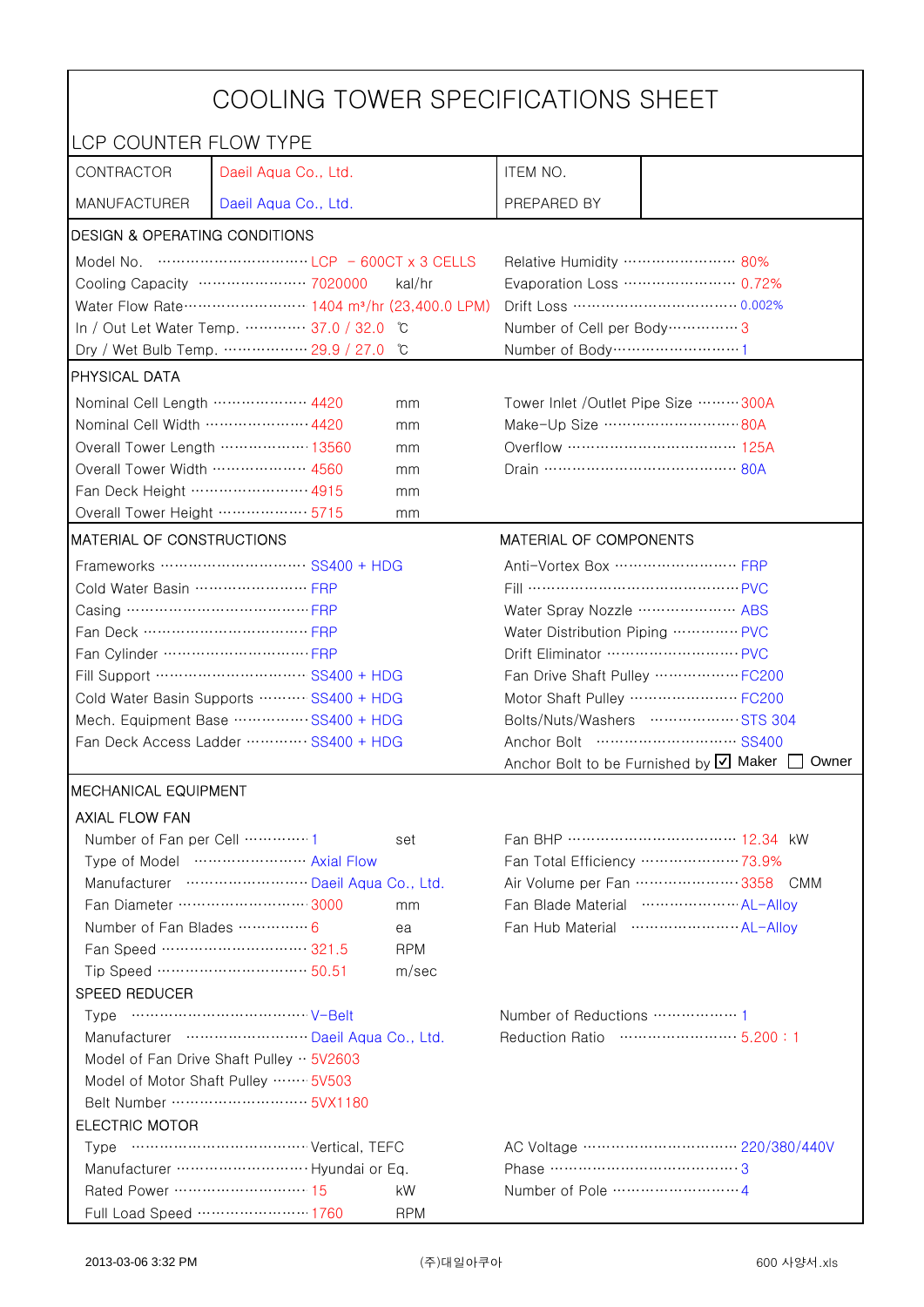| COOLING TOWER SPECIFICATIONS SHEET                                                                                                    |                                    |                                   |                                                |                                                 |  |
|---------------------------------------------------------------------------------------------------------------------------------------|------------------------------------|-----------------------------------|------------------------------------------------|-------------------------------------------------|--|
| LCP COUNTER FLOW TYPE                                                                                                                 |                                    |                                   |                                                |                                                 |  |
| CONTRACTOR                                                                                                                            | Daeil Aqua Co., Ltd.               |                                   | ITEM NO.                                       |                                                 |  |
| <b>MANUFACTURER</b>                                                                                                                   | Daeil Aqua Co., Ltd.               |                                   | PREPARED BY                                    |                                                 |  |
| DESIGN & OPERATING CONDITIONS                                                                                                         |                                    |                                   |                                                |                                                 |  |
| Model No. $\cdots$ $\cdots$ $\cdots$ $\cdots$ $\cdots$ $\cdots$ $\cdots$ $\cdots$ $\cdots$ $\cdots$ $\cdots$ $\cdots$ 600CT x 4 CELLS |                                    |                                   | Relative Humidity …………………… 80%                 |                                                 |  |
|                                                                                                                                       | Cooling Capacity ………………… 9360000   | kal/hr                            |                                                | Evaporation Loss ………………… 0.72%                  |  |
| Water Flow Rate ························ 1872 m <sup>3</sup> /hr (31,200.0 LPM)                                                       |                                    |                                   | Drift Loss …………………………… 0.002%                  |                                                 |  |
| In / Out Let Water Temp.  37.0 / 32.0<br>C                                                                                            |                                    |                                   | Number of Cell per Body ··············· 4      |                                                 |  |
|                                                                                                                                       | Dry / Wet Bulb Temp.  29.9 / 27.0  | °C                                | Number of Body ······························1 |                                                 |  |
| <b>PHYSICAL DATA</b>                                                                                                                  |                                    |                                   |                                                |                                                 |  |
| Nominal Cell Length ……………… 4420<br>mm                                                                                                 |                                    |                                   | Tower Inlet / Outlet Pipe Size  300A           |                                                 |  |
| Nominal Cell Width  4420                                                                                                              |                                    | mm                                | Make-Up Size ……………………… 80A                     |                                                 |  |
|                                                                                                                                       | Overall Tower Length ……………… 18080  | mm                                | Overflow …………………………… 125A                      |                                                 |  |
| Overall Tower Width  4560                                                                                                             |                                    | mm                                |                                                |                                                 |  |
| Fan Deck Height …………………… 5115                                                                                                         |                                    | mm                                |                                                |                                                 |  |
| Overall Tower Height ……………… 5915                                                                                                      |                                    | mm                                |                                                |                                                 |  |
| <b>MATERIAL OF CONSTRUCTIONS</b>                                                                                                      |                                    |                                   | MATERIAL OF COMPONENTS                         |                                                 |  |
|                                                                                                                                       | Frameworks ……………………… SS400 + HDG   |                                   | Anti-Vortex Box ……………………… FRP                  |                                                 |  |
| Cold Water Basin  FRP                                                                                                                 |                                    |                                   | Fill …………………………………… PVC                        |                                                 |  |
| Casing ………………………………… FRP                                                                                                              |                                    |                                   | Water Spray Nozzle ………………… ABS                 |                                                 |  |
| Fan Deck …………………………… FRP                                                                                                              |                                    |                                   | Water Distribution Piping  PVC                 |                                                 |  |
|                                                                                                                                       |                                    |                                   | Drift Eliminator ……………………… PVC                 |                                                 |  |
| Fill Support ………………………… SS400 + HDG                                                                                                   |                                    |                                   | Fan Drive Shaft Pulley  FC200                  |                                                 |  |
| Cold Water Basin Supports  SS400 + HDG                                                                                                |                                    |                                   | Motor Shaft Pulley  FC200                      |                                                 |  |
| Mech. Equipment Base SS400 + HDG                                                                                                      |                                    | Bolts/Nuts/Washers  STS 304       |                                                |                                                 |  |
| Fan Deck Access Ladder  SS400 + HDG                                                                                                   |                                    |                                   |                                                |                                                 |  |
|                                                                                                                                       |                                    |                                   |                                                | Anchor Bolt to be Furnished by Ø Maker<br>Owner |  |
| <b>MECHANICAL EQUIPMENT</b><br><b>AXIAL FLOW FAN</b>                                                                                  |                                    |                                   |                                                |                                                 |  |
| Number of Fan per Cell 1                                                                                                              |                                    | set                               |                                                | Fan BHP …………………………… 12.34 kW                    |  |
|                                                                                                                                       | Type of Model  Axial Flow          |                                   |                                                | Fan Total Efficiency  73.9%                     |  |
|                                                                                                                                       | Manufacturer  Daeil Aqua Co., Ltd. |                                   |                                                | Air Volume per Fan  3358 CMM                    |  |
|                                                                                                                                       | Fan Diameter ……………………… 3000        | mm                                |                                                | Fan Blade Material  AL-Allov                    |  |
| Number of Fan Blades  6                                                                                                               |                                    | ea                                |                                                | Fan Hub Material  AL-Allov                      |  |
|                                                                                                                                       | Fan Speed ………………………… 321.5         | <b>RPM</b>                        |                                                |                                                 |  |
|                                                                                                                                       | Tip Speed ………………………… 50.51         | m/sec                             |                                                |                                                 |  |
| SPEED REDUCER                                                                                                                         |                                    |                                   |                                                |                                                 |  |
|                                                                                                                                       |                                    |                                   | Number of Reductions ················· 1       |                                                 |  |
| Manufacturer  Daeil Aqua Co., Ltd.                                                                                                    |                                    | Reduction Ratio ……………………… 5.200:1 |                                                |                                                 |  |
| Model of Fan Drive Shaft Pulley $\cdot \cdot$ 5V2603                                                                                  |                                    |                                   |                                                |                                                 |  |
| Model of Motor Shaft Pulley  5V503                                                                                                    |                                    |                                   |                                                |                                                 |  |
|                                                                                                                                       |                                    |                                   |                                                |                                                 |  |
| <b>ELECTRIC MOTOR</b>                                                                                                                 |                                    |                                   |                                                |                                                 |  |
|                                                                                                                                       |                                    |                                   |                                                |                                                 |  |
|                                                                                                                                       | Manufacturer  Hyundai or Eq.       |                                   | Phase ……………………………………3                          |                                                 |  |
| Rated Power ………………………… 15                                                                                                             |                                    | kW                                |                                                |                                                 |  |
|                                                                                                                                       | Full Load Speed ………………… 1760       | <b>RPM</b>                        |                                                |                                                 |  |